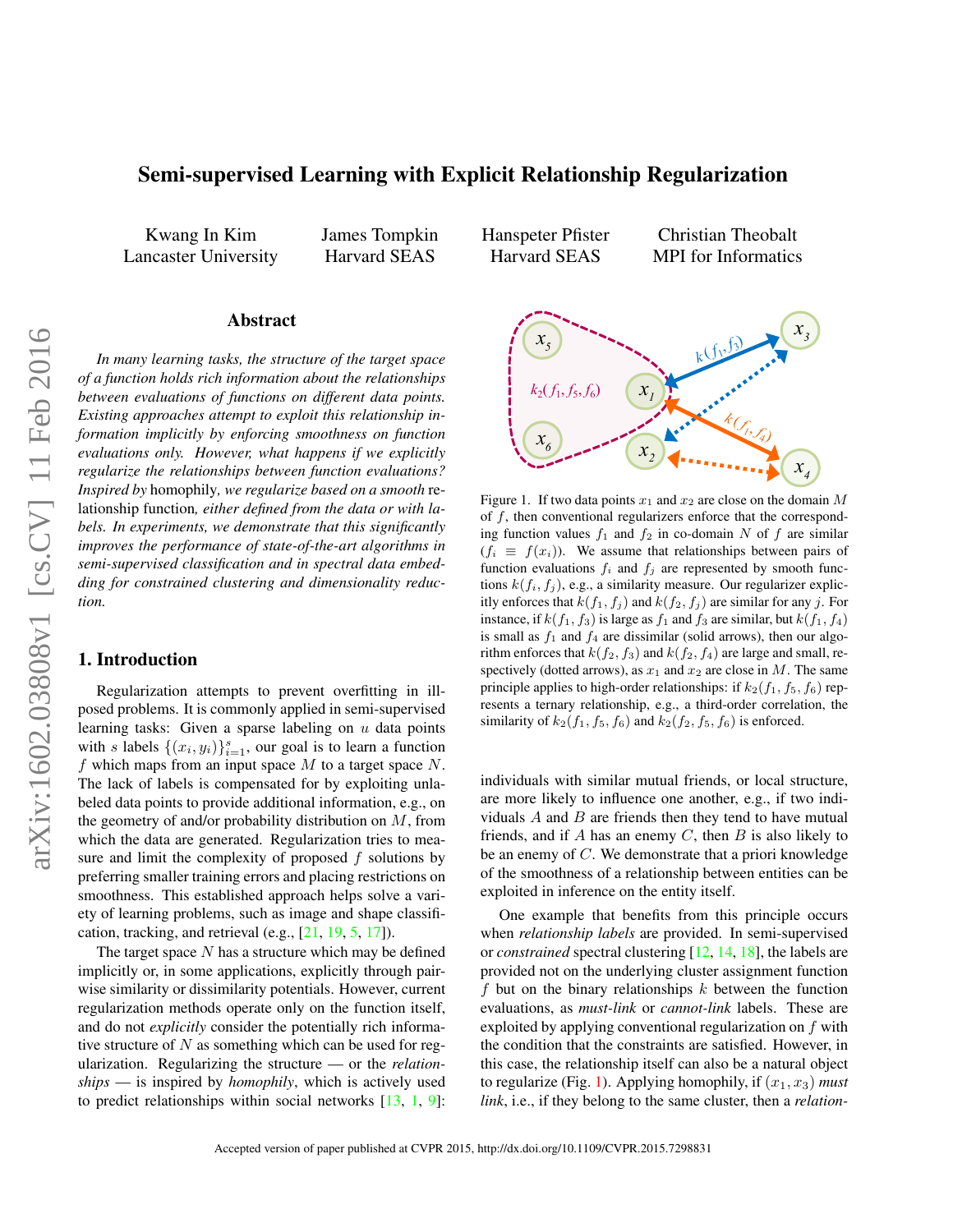<span id="page-1-6"></span>*ship function* k on N is defined such that  $k(f(x_1), f(x_3))$ is positive. For point  $x_2$ , which is close to  $x_1$  in M, we expect the relationship function  $k(f(x_2), f(x_3))$  to be positive also.

In general, the relationship itself is not formally defined or observed; however, in many applications, certain relationships are manifested through a smooth function, where the number of arguments corresponds to the relationship degree, e.g., a distance metric is a function of two arguments.  $k$  can be defined either directly from the data or from labels; either way, once the relationship is defined, regularization is independent of the existence of labels and therefore applies generally to any learning problem.

### <span id="page-1-5"></span>1.1. Function-only and implicit relationships

We begin with a regularized empirical risk minimization framework where  $f : M \to N$  minimizes the energy functional:

$$
\mathcal{E}(f) = \sum_{i=1,\dots,s} l(y_i, f(x_i)) + \lambda \mathcal{R}(f),\tag{1}
$$

where  $\lambda$  is a regularization parameter,  $\mathcal{R}: N^M \to \mathbb{R}^+$  is the regularization functional that measures the *complexity* of the input function, and  $l : N \times N \to \mathbb{R}^+$  is the loss function. For simplicity, we assume that  $N = \mathbb{R}^n$  and adopt the squared loss:  $l(a, b) = ||a - b||^2$ , but our framework can be easily extended to other convex loss functions. Extension to non-Euclidean N is also possible as discussed in Sec. [2.2.](#page-2-0)

While a variety of semi-supervised learning algorithms can potentially benefit from our approach (see [\[4\]](#page-9-10) for a comprehensive survey), we focus on the successful class of graph Laplacian-based approaches. One of the bestestablished classes of regularizers is based on applying differential operators to f:

$$
\mathcal{R}_D(f) = \int_M \|[Df](x)\|^2 dV(x),\tag{2}
$$

where domain  $M$  is the Riemannian manifold as is common in semi-supervised learning, and  $dV(x)$  is the natural volume element of  $M$ . If  $D$  is the first-order differential operator  $\frac{d}{dx}$ , then  $\mathcal{R}_D$  is the familiar *harmonic energy* functional [\[2,](#page-9-11) [16\]](#page-9-12):

$$
\mathcal{R}^{\mathsf{h}}(f) = \int_{M} \|\nabla f](x)\|_{T_x^*}^2 dV(x),\tag{3}
$$

with Riemannian connection  $\nabla$  in M, and cotangent space  $T_x^* := T_x^*(M)$  of M at  $x$  [\[11\]](#page-9-13).

Roughly, this energy functional applies a differential operator to the input function and measures the corresponding squared norm. Minimizing this energy functional leads to a *smooth* function with smaller first-order magnitudes. When M is only indirectly observed through data point clouds,  $\mathcal{R}^h$ is instantiated based on the graph Laplacian [\[2\]](#page-9-11), the performance of which has been demonstrated in numerous applications.

Harmonic energy can be regarded as a first-order regularizer since it directly penalizes only variations of f. For relationships, denoted by double brackets, e.g.,  $\llbracket A, B \rrbracket$ , this roughly corresponds to minimizing the pair-wise deviations between self-relationships  $\llbracket f(x + dx) \rrbracket$  and  $\llbracket f(x) \rrbracket$ , where  $\llbracket A \rrbracket$  is simply as informative as A, with no consideration of relationships between entities.<sup>[1](#page-1-0)</sup>

If we apply this first-order operator  $\nabla$  twice to f, i.e.,  $D = \nabla^2$ , we minimize the resulting second-order energy and penalize the deviations of the two pair-wise deviations  $[[f(x + dx), f(x)]]$  and  $[[f(x - dx), f(x)]]$ . This can be regarded as an example of a second-order relationship regularizer, with the relationship defined as the difference between two entities. Higher-order relationship regularizers then enforce smoothness on relationships involving more than two entities by increasing the order of D. For instance, the state-of-the-art p-*iterated Laplacian seminorm* [\[20\]](#page-9-14) measures smoothness of  $(p - 1)$ -th order relationships.

<span id="page-1-3"></span>
$$
\mathcal{R}^{\mathbf{p}}(f) = \int_{M} f(x)[\Delta^{p} f](x)dV(x). \tag{4}
$$

<span id="page-1-4"></span>However, existing differential operator-based regularizers focus only on *local* relationships. By construction,  $Df(x)$ is defined for an arbitrarily small open set containing  $x$ , and so it does not explicitly enforce smoothness over any pair  $[[f(x), f(x')]$  and  $[[f(x''), f(x'')]$  of relationships when all<br>four input points  $x x' x''$  all do not lie within a small point. four input points  $x, x', x''', x'''$  do not lie within a small neighborhood — even when x and  $x''$  are close. This property is shared by established regularizers in Euclidean space (i.e., M is Euclidean): For instance, the well-known Gaussian kernel regularizer corresponds to Eq. [2](#page-1-1) with  $D$  being a com-bination of powers of the Laplacian operator [\[15\]](#page-9-15).

<span id="page-1-1"></span>*Implicitly*, any existing regularization functional regularizes any high-order relationships, as smoothness on  $f$  implies smoothness on pairs  $[[f(x), f(x')]$ . While apparently<br>redundent, we will show experimentally that adding an redundant, we will show experimentally that adding *explicit* control over relationship regularization increases utility over existing function-only regularizers.

<span id="page-1-2"></span>The success of local high-order derivative-based regularizers supports this claim: In 1D space, minimizing the firstorder derivative norm as a regularizer implicitly minimizes all high-order derivative norms, as the only null space of the first-order derivative operator is the space of constant functions (as these have zero high-order derivatives). Nevertheless, the use of high-order derivative-based regularizers, e.g., thin plate spline and Gaussian regularizers, is strongly supported by their empirical performances.

<span id="page-1-0"></span> $<sup>1</sup>A$  mathematically-precise relationship definition is obtained by equat-</sup> ing the relationship with a set function  $\overline{F}$  :  $2^M \rightarrow \mathbb{R}$ . We do not adopt this definition since we focus on specific relationships instantiated through smooth kernels as defined in Sec. [2.1.](#page-2-1) In this sense,  $\llbracket A \rrbracket$  can be identified with a set function defined on singletons, equivalent to a regular function on M.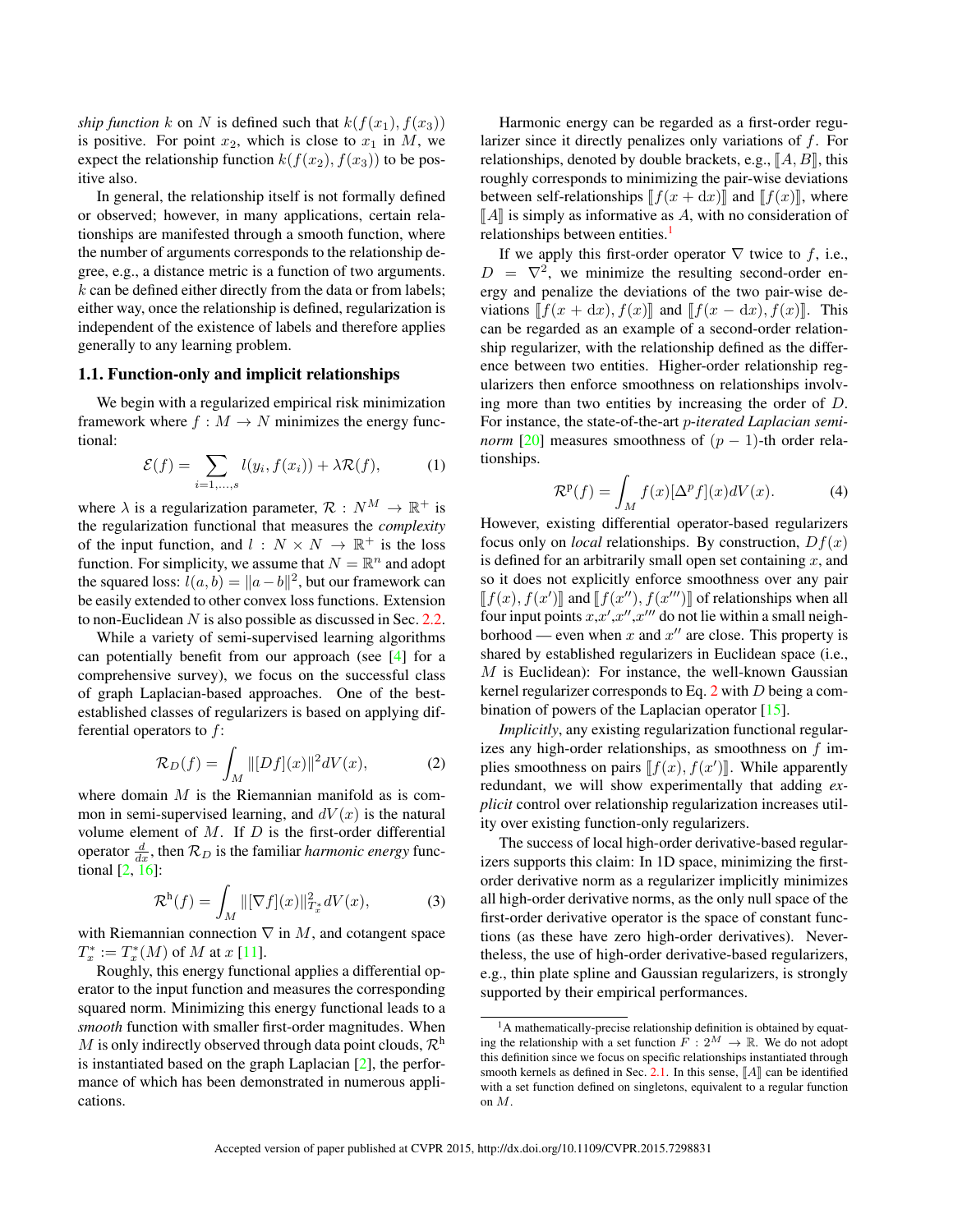<span id="page-2-6"></span>That high-order derivative-based regularizers can be considered as local high-order relationship regularizers, coupled with the success of these approaches over firstorder (or non-relationship) regularizers, leads us to investigate the potential of 'longer-range' relationship regularization. Among this various set of apparently-redundant regularizers, which leads to improved performance? We explore this potential and empirically validate that *explicitly* exploiting rich structural information on non-local relationships improves existing regularization algorithms.

#### 2. Relationship regularization

To begin, we focus on a specific class of relationships and discuss the ideal case where we know M exactly. In Section [2.3,](#page-3-0) we present a practical algorithm for when M is indirectly represented as a sampled point cloud  $\mathcal{X} =$  ${x_1, \ldots, x_u}.$ 

#### <span id="page-2-1"></span>2.1. Class of relationships

In many problems, N has relationship structure that is either canonically specified by the problem or is given implicitly. In classification, the target space is the discrete space of class memberships. In this case, the natural relationship  $[[f(x), f(x')]$  is binary: either *same class* or *different class*.<br>In matching  $[[f(x), f(x')]$  is either match or no match <sup>2</sup>. In In matching,  $[[f(x), f(x')]$  is either *match* or *no match*.<sup>[2](#page-2-2)</sup> In<br>Markov random fields (MPE), N can be explicitly provided Markov random fields (MRF), N can be explicitly provided with a pair-wise potential  $p : N \times N \to \mathbb{R}$ , or an *n*-ary potential  $q: N^n \to \mathbb{R}$  [\[10\]](#page-9-16). In many cases, these relationships represent similarity between pairs or n-tuples of entities; in general, any non-metric relationship can be defined, e.g., *left of* or *on top of* for generating topographic maps.

These relationships can be represented by an  $n$ -th order *relationship function* k defined on  $N<sup>n</sup>$ , where n is application specific. In principle, any relationship function can be regularized; for numerical optimization, we focus on  $k$  that is *smooth* wrt. the input arguments (i.e.,  $k \in C^{\infty}(N^n)$ ). Specifically, for semi-supervised learning, we use a Gaussian relationship function  $k$ :

$$
k(f(x), f(x')) = \exp\left(-\frac{(f(x) - f(x'))^2}{\sigma_f^2}\right) \tag{5}
$$

where  $\sigma_f^2 > 0$ . We assume that  $f \in C^{\infty}(M)$ , which we regularize as aided by relationships. We obtain the final class membership  $\{-1, 1\}$  by thresholding the output space.

# <span id="page-2-0"></span>2.2. Regularization on relations

Our proposed regularizer assumes the general cases where  $N$  is a Riemannian manifold (though many examples, including our demonstrations, are Euclidean in  $N$ ). First, we discuss a straightforward approach which is not computationally practical for large problems. Then, we develop this intuition further to arrive at a computationallyaffordable solution.

We construct the regularizer of  $f$  based on the regularization of relationship  $k$  on the evaluations of  $f$ . First, we construct the *pullback function* [\[11\]](#page-9-13)  $f^*k$  of  $k$  based on  $f$ :

$$
f^*k(x, x') := k(f(x), f(x')).
$$
 (6)

This operation casts k, originally defined on  $N^2$ , into a function defined on  $M^2$  so that it can be regularized based on the differential structure on  $M^2$ : Since  $f^*k \in C^\infty(M^2)$ , we can immediately extend the harmonic energy  $\mathcal{R}^h$  and the p-iterated Laplacian semi-norm  $\mathcal{R}^p$  as defined now on  $M^2$ by noting that  $f^*k$  can be regarded as a single-argument function on the product manifold  $M^2$ : 1) The tangent space for the point  $(x, x')$  is defined based on the direct sum:  $T(x,x') := T_x \oplus T_{x'}$ ; 2) The Riemannian metric is defined by  $g_{M^2}(x_1+x_2, x_1'+x_2') := g_M(x_1+x_2) + g_M(x_1'+x_2'),$ which fixes the natural volume element  $dV(x, x')$ ; 3) Based on 1) and 2), the differential structure  $\nabla_{M^2}$  follows naturally from  $\nabla_M$ .

The resulting new energy is in the same form as  $\mathcal{R}^h$ (Eq. [3\)](#page-1-2) except that its domain is now  $M^2$  instead of M:

$$
\mathcal{R}_k^{\text{prod}}(f^*k) = \int_{M^2} ||[\nabla f^*k](x, x')||^2_{T^*_{(x, x')}} dV(x, x'). \tag{7}
$$

The biggest obstacle to apply this straightforward construction to semi-supervised learning is its high computational complexity. When approximating  $\mathcal{R}^{\text{h}}$  and  $\mathcal{R}^{\text{p}}$  based on a sampled point cloud of size  $u$ , the corresponding approximations are calculated based on  $u \times u$  matrices (Sec. [2.3\)](#page-3-0). For the product manifold  $M^2$ , the approximations now require building regularization matrices of size  $u^2 \times u^2$ , which become infeasible even for moderate u.

Our approach is to make the roles of  $x$  and  $x'$  asymmetric in the regularization. For a given pair-wise relationship function  $k$ , we construct an auxiliary single-argument function h and the corresponding pullback function  $f^*h$  as:

<span id="page-2-4"></span><span id="page-2-3"></span>
$$
h_{y'}(y) := k(y, y') \in C^{\infty}(N),\tag{8}
$$

$$
f^*h_{x'}(x) := h_{f(x')}(f(x)) \in C^{\infty}(M). \tag{9}
$$

<span id="page-2-5"></span>Now, we define new extensions of harmonic energy functional and  $p$ -th iterated Laplacian energy functional as:

$$
\mathcal{R}_{k}^{\mathrm{h}}(f) = \int_{M} \int_{M} \|\nabla f^{*}h_{x'}(x)\|_{T_{x}^{*}}^{2} dV(x) dV(x'), \quad (10)
$$

$$
\mathcal{R}_{k}^{\mathrm{p}}(f) = \int_{M} \int_{M} h_{x'}(x) [\Delta^{p} f^{*}h_{x'}(x)] dV(x) dV(x'). \tag{11}
$$

For each fixed x' in the function,  $f^*h_{x'}(x)$  encodes the relationship between  $f(x)$  and  $f(x')$ , and since  $f^*h_{x'}(x)$  is a function of a single variable  $x \in M$ ,  $\nabla f^* h_{x'}(x)$  lies in  $T_x^*(M)$ . This makes the interpretation of Eqs. [10](#page-2-3) and [11](#page-2-4) also straightforward: the inner integral measures the varia-

<span id="page-2-2"></span> $2f$  may not be explicitly defined as the primary object in the relationship.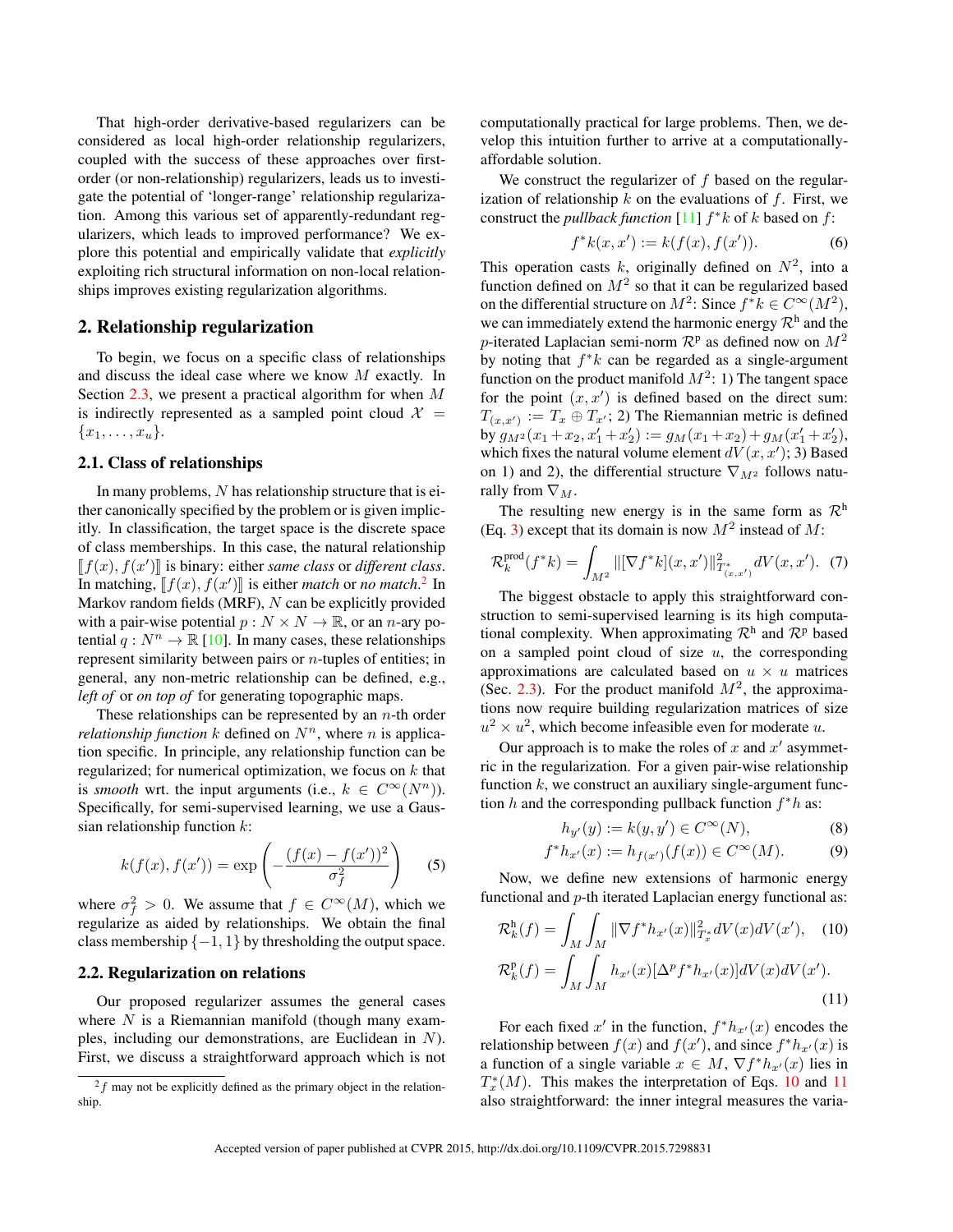<span id="page-3-7"></span>tion of  $f^*h_{x'}(x)$  that corresponds to pair-wise relations between the fixed  $x'$  and each value of  $x$ . In particular, when  $k(a, b)$  measures the Euclidean distance between a and b, the inner integral is zero only when the distances between each pair  $[[f(x), f(x')]$  are identical for all  $x \in M$ . This does not require that  $k$  is zero. Then, the outer integral averages  $x'$  over the entire  $M$ .

For an  $n$ -th order relationship function  $q$ , the corresponding  $\mathcal{R}_q$ 's can be defined similarly through an *n*-times iterated integration: For each case, a pull-back function similar to  $f^*h_{x'}(x)$  is defined as a  $C^{\infty}$  function on M. An important advantage of this asymmetrization is that now the corresponding approximate regularization matrices retain the sizes of  $u \times u$  (see Sec. [2.3\)](#page-3-0) and accordingly they afford practical applications.

It should also be noted that currently, our regularizer does not exploit the potential differential structure of the target manifold  $N$ . While the differential structure of  $N$ is irrelevant in most applications we foresee, for interested readers, we note that in principle, our regularizer can take this structure into account by pulling it back to  $M$ , i.e., to use the *pullback connection*  $f^*\nabla^N$  [\[16\]](#page-9-12).

#### <span id="page-3-0"></span>2.3. Approximating  $\mathcal{R}_k$  from a sampled point cloud

In many practical applications, M is not directly observed but indirectly represented as a sampled point cloud  $\mathcal{X} = \{x_1, \ldots, x_u\}$  and accordingly, we approximate  $\mathcal{R}_k$ based on evaluations of f on  $X$ . For a given relationship function  $k$ , our approximate regularization functional to  $\mathcal{R}_k^{\text{h}}$ is defined as:

$$
\widetilde{\mathcal{R}}_k^{\text{h}}(\mathbf{f}) = tr[K^{\top}LK],\tag{12}
$$

where  $tr[\cdot]$  is the trace,  $K_{ij} := k(f(x_i), f(x_j))$ , and  $L(u \times$  $u$ ) is the graph Laplacian:

$$
L = D - W,\t\t(13)
$$

where  $W_{ij} = \exp \left(-\frac{\|x_i - x_j\|}{\sigma_x^2}\right)$ ) when  $x_i, x_j$  are k-nearest neighbors and 0 when not,  $\sigma_x^2$  is a hyper-parameter, and  $D$  is a diagonal matrix containing the column sums of  $W$ . For exposition, we use the unnormalized graph Laplacian. However, our results straightforwardly extend to normalized graph Laplacian cases, which we use for all experiments (Sec. [4.3\)](#page-7-0).

By noting that the *i*-th column  $K_{[:,i]}$  of K corresponds to a discrete approximation of  $f^*h_{x_i}(\cdot)$ , the convergence of  $\mathcal{R}_k^h$  to  $\mathcal{R}_k$  can be easily established based on the convergence results of the graph Laplacian to the Laplace-Beltrami operator [\[2,](#page-9-11) [6\]](#page-9-17).

**Proposition 1.** Let  $M$  be a connected, compact submanifold of  $\mathbb{R}^M$  without boundary and  $\mathcal{X}_u = \{x_1, \ldots, x_u\}$ be sampled from a uniform distribution on  $M$ . Then, for  $f \in C^{\infty}(M)$  and  $k \in C^{\infty}(N \times N)$  and  $\sigma_x^2(u) = u^{-\frac{1}{m+2+\alpha}}$ 

with  $\alpha > 0$ ,

<span id="page-3-1"></span>
$$
\lim_{u \to \infty} \frac{\mathcal{R}_k^{\mathsf{h}}(\mathbf{f})}{u^3 (\sigma_x^2(u))^{m/2+1}} = \frac{\mathcal{R}_k^{\mathsf{h}}(f)}{V(M)^2},\tag{14}
$$

in probability, where  $V(M)$  is the volume of M.

Proof. The proof is similar to that of Theorem 4 by Zhou and Belkin [\[20\]](#page-9-14). Since  $f \in C^{\infty}(M)$  and  $k \in C^{\infty}(N \times N)$ ,  $f^*h_{x'} \in C^\infty(M)$ . Then, applying the convergence result of graph Laplacian to  $f^*h_{x_i}$  for a fixed  $x_i$  [\[2\]](#page-9-11), we have  $\forall x_j \in$  $\mathcal X$  in probability,

<span id="page-3-2"></span>
$$
\lim_{u \to \infty} \frac{[LK_{[:,i]}]_j}{u(\sigma_x^2(u))^{m/2+1}} = \Delta f^* h_{x_i}(x_j). \tag{15}
$$

For Eq. [14,](#page-3-1) we apply the law of large numbers and then Green's identity [\[11\]](#page-9-13) for a compact manifold without boundary to Eq. [15:](#page-3-2)

$$
\int_{M} f \Delta g dV(x) = -\int_{M} \langle \nabla f, \nabla g \rangle_{T_x^*} dV(x). \quad \Box
$$
\n(16)

For simplicity, we assume a uniform sample distribution on M. However, this result extends to non-uniform under-lying probability distributions P on M via Hein et al. [\[6\]](#page-9-17). In this case, the integrand in Eq.  $10$  is weighted by the corresponding density.

Similarly to  $\mathcal{R}_k^h$ , the approximate regularization functional to  $\mathcal{R}_k^{\mathfrak{p}}$  is defined as:

<span id="page-3-4"></span>
$$
\mathcal{R}_k^{\mathbf{p}}(\mathbf{f}) = tr[K^{\top} L^p K]. \tag{17}
$$

Given Prop. [2.3](#page-3-3) conditions, the convergence of  $\mathcal{R}_k^{\text{p}}$  to  $\mathcal{R}_k^{\text{p}}$  follows from Eq. [16](#page-3-4) and the fact that  $\Delta f \in C^{\infty}(M)$  for  $f \in C^{\infty}(M)$ .

#### <span id="page-3-6"></span>3. Semi-supervised learning

<span id="page-3-3"></span>Given the two regularizers  $\mathcal{R}$  and  $\mathcal{R}_k$  (Eqs. [3](#page-1-2) and [10](#page-2-3) or Eqs. [4](#page-1-3) and [11\)](#page-2-4) and the loss function  $(l; Eq. 1)$  $(l; Eq. 1)$ , we state our semi-supervised learning algorithm:

<span id="page-3-5"></span>
$$
\mathcal{E}^{k}(\mathbf{f}) = (\mathbf{f} - \mathbf{t})^{\top} H(\mathbf{f} - \mathbf{t}) + \lambda_1 \mathbf{f}^{\top} G \mathbf{f} + \lambda_2 tr[K^{\top} G K]
$$
  
\n
$$
\approx \sum_{i=1,\dots,s} l(y_i, f(x_i)) + \lambda_1 \mathcal{R}^{h}(f) + \lambda_2 \mathcal{R}^{h}_{k}(f),
$$
\n(18)

where  $f = [f(x_1), \ldots, f(x_u)]^\top$ , H is a diagonal matrix,  $H_{ii} = 1$  if *i*-th data point is labeled (0 otherwise),  $\lambda_1$  and  $\lambda_2$  are regularization hyper-parameters, and G is L or  $L^p$ . For **t**, if the *i*-th data point is labeled,  $\mathbf{t}_i$  is the corresponding label  $y_i$ , or otherwise 0.

While the first two summands in  $\mathcal{E}^k$  are convex with respect to f, the third term is non-convex. We minimize  $\mathcal{E}^k$ based on conjugate gradient (CG) descent. We set the initial solution  $f^0$  as the minimizer of  $\mathcal{E}^k$  with  $\lambda_2$  held fixed at 0, which can be analytically computed. Hence, the entire optimization process is deterministic.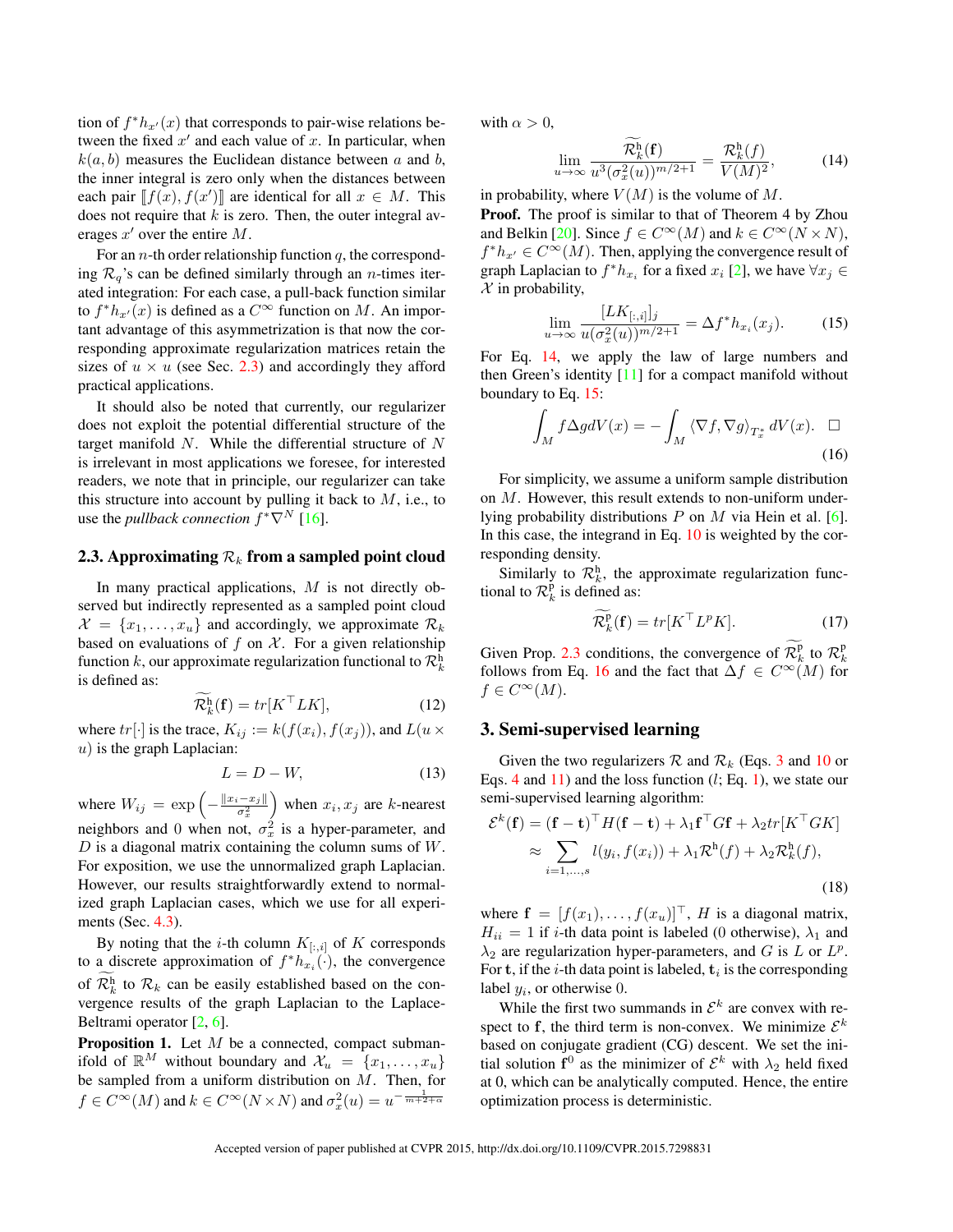<span id="page-4-7"></span>With the Gaussian relationship function (Eq. [5\)](#page-2-5), the gradient of each summand for the t-th function evaluation is:

$$
\frac{\partial(\mathbf{f} - \mathbf{t})^\top H(\mathbf{f} - \mathbf{t})}{\partial \mathbf{f}} = 2H(\mathbf{f} - \mathbf{t}) \tag{19}
$$

$$
\frac{\partial \mathbf{f}^\top G \mathbf{f}}{\partial \mathbf{f}} = 2G\mathbf{f} \tag{20}
$$

$$
\frac{\partial tr[K^{\top} G K]}{\partial \mathbf{f}_t} = 2tr[K^{\top} G \frac{\partial K}{\partial \mathbf{f}_t}], \quad (21)
$$

where  $\mathbf{f} = [f(x_1), \dots, f(x_u)]^\top$  and

$$
\frac{\partial K_{ij}}{\partial \mathbf{f}_t} = \begin{cases}\n-\frac{2(\mathbf{f}_i - \mathbf{f}_j)}{\sigma_j^2} K_{ij} & \text{if } i = t \\
-\frac{2(\mathbf{f}_j - \mathbf{f}_i)}{\sigma_j^2} K_{ij} & \text{else if } j = t.\n\end{cases}
$$
\n(22)

For (binary) classification problems,  $y_i \in \{-1, 1\}$ . In Sec. [3.2,](#page-4-0) we discuss the dimensionality reduction problem where the output dimensionality  $n$  is larger than 1 and accordingly  $f(x)$  is a vector.

### <span id="page-4-3"></span>3.1. Sparsity

Our empirical explicit relationship regularizer enforces smoothness across every possible pairwise evaluation of the function f. This leads to a dense matrix  $K$  in Eq. [18.](#page-3-5) For large-scale problems, we can construct a sparse version of the regularizer by discarding the smoothness enforcement over the relationships that are evaluated for distant points, and focus only on local neighborhoods (not to be confused with the locality of the regularizer, i.e., neighborhood for graph Laplacian):

$$
\mathcal{E}_S^k(\mathbf{f}) = \lambda_2 \sum_i \sum_{jk} (K_{ij} - K_{ik})^2 W_{jk} g_{ij} g_{ik},\qquad(23)
$$

where  $g_{ij} = 1$  if  $x_i$  and  $x_j$  are in a specified neighborhood  $\mathcal{N}_K$  and  $g_{ij} = 0$ , otherwise. When the neighborhood size is infinite (i.e.,  $g = 1$ ),  $\mathcal{E}_S^k$  is the same as the original regu-larizer in Eq. [18.](#page-3-5) Otherwise,  $\mathcal{E}_S^k$  enforces smoothness only for relationships that are defined for function evaluations of close input points.

### <span id="page-4-0"></span>3.2. Relationship labels and spectral embedding

For some applications, the relationships  $K$  themselves are natural variables of interest, and so training labels can be user provided. For instance, in spectral embedding such as for clustering and dimensionality reduction, e.g., in scientific visualization, where  $f(x) \in \mathbb{R}^n$  with n being the desired dimensionality, the absolute value of the function f may be irrelevant while the relative *spread* of the data are important. The user might provide expert rules to define which data points should be close to each other (*must-link*) or not (*cannot-link*). We can exploit this by penalizing the deviation of  $K$  from the given relationship label  $T$ :

$$
\mathcal{E}_Q^k(\mathbf{f}) = ||(K - T).Q||_{\mathcal{F}}^2,
$$
 (24)

where  $Q_{ij} = 1$  if the label  $T_{ij}$  is provided for a pair  $(i, j)$ , and  $Q_{ij} = 0$  otherwise.  $T_{ij} = 1$  when  $f(x_i)$  and  $f(x_j)$ should be close to each other in the embedding space, and  $T_{ij} = 0$  otherwise. A.B is element-wise multiplication of two matrices A and B, and  $||A||_{\mathcal{F}}$  is the Frobenius norm of A. In this case, our new energy functional is constructed as follows:

<span id="page-4-2"></span>
$$
\mathcal{E}^k(\mathbf{f}) = \|\mathbf{f} - \mathbf{t}\|^2 + \lambda_2 tr[K^\top G K] + \lambda_3 \mathcal{E}_Q^k(\mathbf{f}), \quad (25)
$$

where we set the label  $t$  and the initial search solution  $f^0$ of the optimization as the results of standard spectral embedding obtained from a graph Laplacian-based algorithm:  $f^0 = [e_2, \dots, e_n]$  with  $e_i$  being the *i*-th eigenvector of L. Since each output  $f(x)$  is a vector, our relationship function is adapted accordingly:

<span id="page-4-4"></span>
$$
k(f(x), f(x')) = \exp\left(-\frac{\|f(x) - f(x')\|^2}{\sigma_f^2}\right).
$$
 (26)

Minimizing Eq. [24](#page-4-1) over f is different from independently minimizing it for each output dimension since the outputs are tied across the dimensions through the relationship labels (Eq. [25\)](#page-4-2), and the regularizer (Eq. [12\)](#page-3-6) is truly vector valued.

### 4. Experiments

<span id="page-4-6"></span>We compare the performance of our explicit relationship regularization (ERR, Eqs. [10](#page-2-3) and [11\)](#page-2-4) by adapting two existing implicit relationship regularizations (IRR, Eqs. [3](#page-1-2) and [4\)](#page-1-3): classic graph Laplacian [\[2\]](#page-9-11) and state-of-the-art iterated graph Laplacian [\[20\]](#page-9-14). To our knowledge, no algorithms exist which attempt to explicitly regularize relationships, even though they may implicitly attempt to do so (Sec. [1.1\)](#page-1-5). The purpose of our experiments is to show the improvement that can come from explicit relationship regularization, using standard and state-of-the-art approaches as evidence. As such, we conducted a semi-supervised learning experiment for pattern classification with a set of standard machine learning databases. Code will be made available on the web.

#### <span id="page-4-5"></span>4.1. Semi-supervised classification

<span id="page-4-1"></span>We use seven standard binary classification datasets for semi-supervised learning covering image digits (USPS), EEG signals (BCI), newsgroup categories (Text, Pcmac, Real-sim) and news reports (CCAT, GCAT) [\[4,](#page-9-10) [20\]](#page-9-14). We randomly divide each dataset into three subsets: 50 labeled data points, 50 data points for validation for hyperparameter selection, and the remaining unlabeled data points are used for evaluation. We average error rates for 10 experiments with different sets of labeled examples. To demonstrate sparsity for large datasets (Sec. [3.1\)](#page-4-3), we use the 60,000 point large MNIST dataset, with binary labels obtained in the same way as for the USPS dataset [\[4\]](#page-9-10). Here,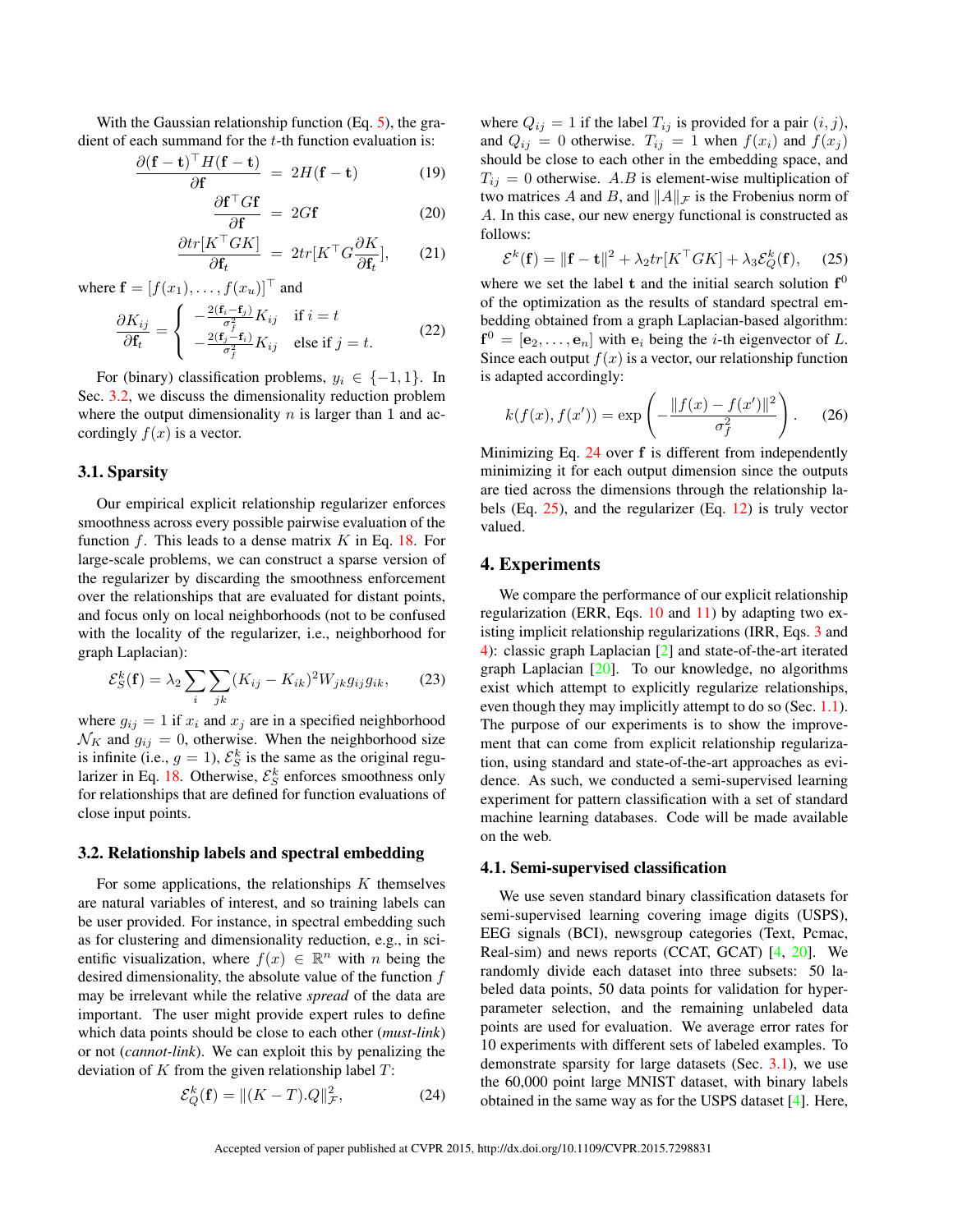<span id="page-5-2"></span> $|N_K| = 200$ , while the number of labeled and validation data points were fixed at 300 each. Due to the large size of the problem, the iterated graph Laplacian was not applicable for neither IRR nor ERR since taking the power of a sparse (Laplacian) matrix tends to produce a denser matrix.

Binary classification allows direct comparison of regularization performance and disregards multi-class combination method effects. However, to gain an insight into multiclass classification performance, we performed experiments with a 10-class dataset of 2,000 data points sampled from MNIST. For training and validation, we used 50 labels for each class. To facilitate representing the multi-class outputs, we learn a vector-valued function  $f$  and the corresponding relationship function  $k$  as defined in Eq. [26.](#page-4-4)

For IRR, there are three parameters:  $\sigma_x^2$ ,  $k_N$ , the knearest neighborhood size for the graph Laplacian construc-tion (Eq. [13\)](#page-3-3), and regularization parameter  $\lambda_1$ . For ERR (Eq. [10\)](#page-2-3), there are two more to be tuned:  $\sigma_f^2$  for the Gaussian similarity relationship function  $k$  (Eq. [5\)](#page-2-5), and regularization parameters  $\lambda_2$ . We first find bounds for  $\sigma_x^2$ ,  $k_N$ , and  $\lambda_1$  around the optimal for IRR; then, we optimize  $\sigma_f^2$  and  $\lambda_2$  for ERR. This resulted in the total number of parameter evaluations for ERR being only slightly larger than that of IRR. For  $\mathcal{R}_k^p$  (Eq. [11\)](#page-2-4) there is an additional hyper-parameter p that we fix at 2 throughout the entire set of experiments.

Performance For all but one dataset, the error rate of ERR was lower than that of IRR when parameters were automatically chosen (Table [1\)](#page-6-0). This demonstrates the possible improvement of ERR over IRR and supports our claim that explicitly exploiting relationship information is useful. However, automatically optimizing the parameters with a limited number of labeled points can lead to overfitting (as observed in worse performance for ERR on BCI). Automatic tuning of hyper-parameters is still an open problem in semi-supervised learning where only a limited number of labeled examples are provided.

We also report the performance of both algorithms when best-case (BC) hyper-parameters are provided (odd row blocks), and the performance difference between ERR and IRR is more pronounced. This indicates that ERR can potentially lead to larger improvements over IRR when the parameters are tuned properly (e.g., through user interaction). If the error rate surface with respect to the hyper-parameters is *smooth*, then the user could decide the next search point based on the information gathered thus far. Our preliminary experiments showed that the error rate surface with respect to hyper-parameter *is* smooth. Accordingly, the active sampling strategy can indeed be exercised (Table [1\)](#page-6-0).

#### <span id="page-5-1"></span>4.2. Spectral embedding

Our algorithm is a general regularizer for Riemannian manifolds, and also supports explicit relationship labels.



<span id="page-5-0"></span>Figure 2. Clustering performance (error rate) of the proposed algorithm on USPS dataset with hyper-parameters  $\sigma_f^2$  and  $\lambda_2$  ( $\lambda'_2$   $*$  $S_R$ ) that vary in multiplicative intervals 2 and 3, respectively.

We use dimensionality reduction and clustering applications to show this with MNIST, full USPS, and standard UCI clustering datasets (Diabetes, Iris, Wine, Breast Cancer Wisconsin (BCW), and Pendigits). *Must-link* and *cannotlink* labels are based on ground truths for selected pairs. Note that relationship labels are *weak* in that having a positive or negative label  $T_{ij}$  for a pair  $f_i$  and  $f_j$  does not reveal the corresponding class information for either  $y_i$  or  $y_j$ .

In general, for unsupervised learning such as clustering and dimensionality reduction, automatic tuning of hyperparameters is infeasible as there is no ground-truth information. Following experimental convention [\[3\]](#page-9-18), we set  $k_N = 10$  and  $\sigma_x^2$  adaptively based on the average Euclidean distance of a point to its  $k_N$  neighbors. In practice, the remaining hyper-parameters should be user tuned. To facilitate this process, we reduce the number of hyper-parameters to two, by first setting  $\lambda_1 = 0$  (see Eq. [25\)](#page-4-2) and tying  $\lambda_2$  and  $\lambda_3$  by a new parameter  $\lambda'_2$ : We set the weight  $\lambda_3$  of relationship labels at a relatively large value 10 as these user labels should be regarded as quasi-hard constraints. The overall contribution of the  $s_R$  relation labels is controlled by  $\lambda'_2$ , replacing  $\lambda_2$  $\lambda_2$  by  $\lambda_2/s_R$ . Figure 2 shows that parameter tuning is feasible as performance varies smoothly with respect to the parameter space.

Again, while the hyper-parameters might be tuned based on user inspection in practice, to facilitate numerical evaluation for each dataset we randomly selected  $s_R = 250$ labels and optimized  $\sigma_f^2$  and  $\lambda'_2$  based on their respective ground-truth error measures (Sec. [4.2.1\)](#page-6-1). These parameter values are fixed across  $all \, s_R$  values. For each value of  $s_R$ , we randomly sampled half the number of must-link and cannot-link labels, averaging error rates across 10 experiments. For comparison, we tuned the hyper-parameters of all competing algorithms (as described shortly) for each dataset and for each value of  $s_R$ , based on the ground-truth error rate, which is an advantage over our fixed parameters across  $s_R$  values.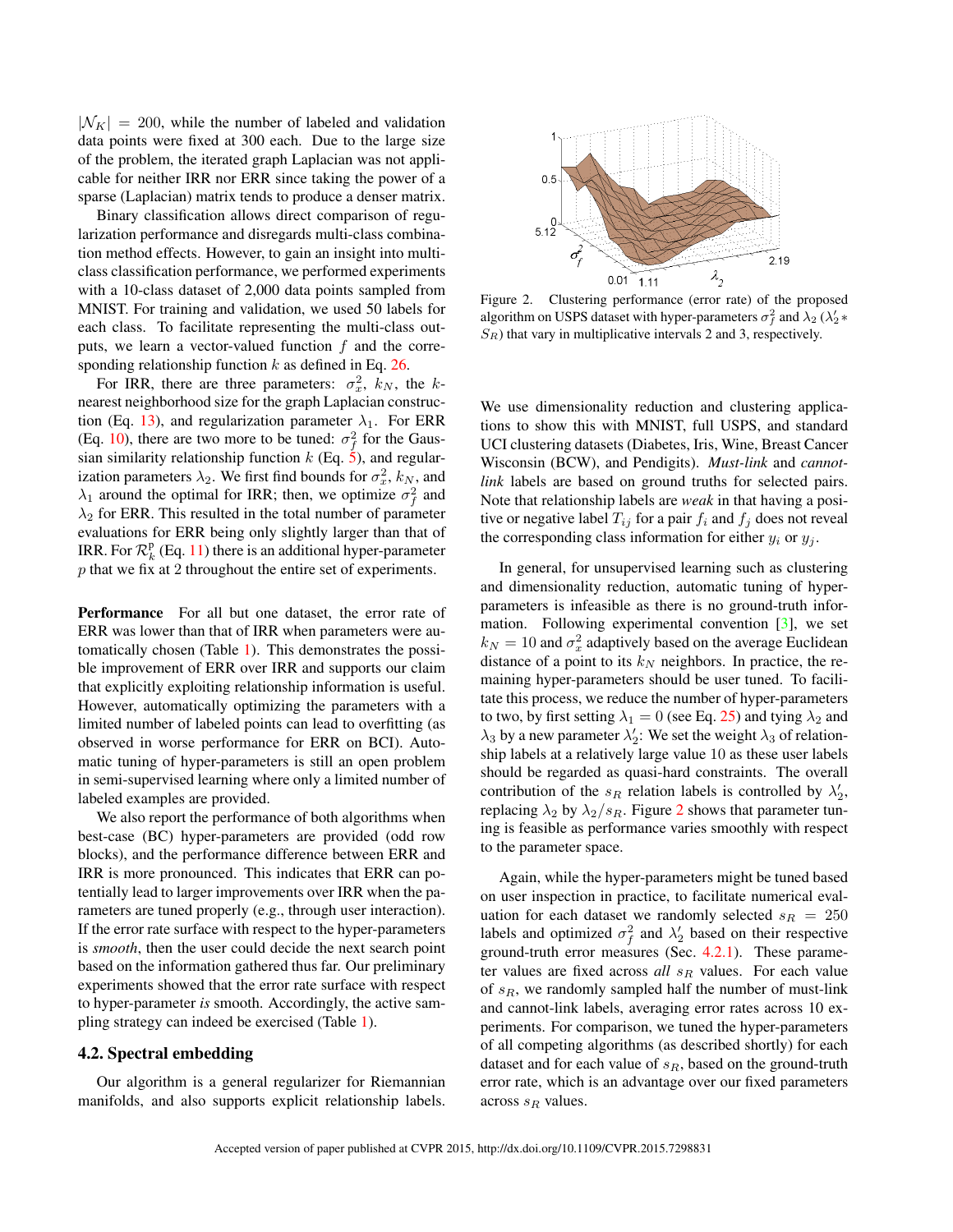<span id="page-6-2"></span><span id="page-6-0"></span>Table 1. Classification performance as error rate for implicit and explicit relationship regularization (IRR and ERR), versus both graph Laplacian ( $\mathcal{R}_k^h$ ) and iterated graph Laplacian ( $\mathcal{R}_k^p$ ) regularizers, with added best-case parameters (BC; Sec. [4.1\)](#page-4-5). Bold marks the best results. The performance improvement of ERR over IRR is calculated as the reduction of error rate (RER) in %.

|                                                              |                                         | <b>USPS</b>            | Text                    | <b>BCI</b>                | Pcmac                   | Real-sim                | <b>CCAT</b>             | <b>GCAT</b>            | <b>MNIST</b>                       | <b>MNIST</b><br>(multi-<br>class) |
|--------------------------------------------------------------|-----------------------------------------|------------------------|-------------------------|---------------------------|-------------------------|-------------------------|-------------------------|------------------------|------------------------------------|-----------------------------------|
| Graph<br>Laplacian<br>$\mathcal{R}_k^{\text{h}}$             | <b>IRR</b><br><b>ERR</b><br>RER(%)      | 10.81<br>6.76<br>37.46 | 43.13<br>35.13<br>18.55 | 42.98<br>43.38<br>$-0.93$ | 14.97<br>11.62<br>22.38 | 15.48<br>12.71<br>17.89 | 26.08<br>25.92<br>0.06  | 12.61<br>12.16<br>3.57 | 10.43<br>5.24<br>49.79             | 8.72<br>7.03<br>19.38             |
|                                                              | IRR(BC)<br>$ERR$ ( $BC$ )<br>RER $(\%)$ | 9.59<br>4.44<br>53.70  | 37.91<br>22.39<br>40.94 | 40.03<br>38.95<br>2.70    | 13.61<br>8.90<br>34.61  | 14.32<br>10.23<br>28.56 | 20.80<br>19.63<br>5.63  | 8.90<br>8.39<br>5.73   | 8.68<br>4.90<br>43.58              | 7.04<br>6.14<br>12.78             |
| Iterated<br>Graph<br>Laplacian<br>$\mathcal{R}_k^{\text{p}}$ | <b>IRR</b><br>ERR<br>RER $(\%)$         | 4.80<br>3.71<br>22.71  | 29.05<br>23.84<br>17.94 | 41.74<br>42.35<br>$-1.46$ | 11.95<br>10.38<br>13.14 | 12.36<br>11.52<br>6.80  | 24.20<br>21.31<br>11.94 | 10.97<br>9.48<br>9.75  | $N/A$ as<br>matrix<br>too<br>dense | 7.46<br>6.74<br>9.72              |
|                                                              | IRR (BC)<br>ERR (BC)<br>RER $(\%)$      | 3.77<br>2.33<br>38.20  | 24.40<br>22.21<br>8.98  | 38.18<br>37.58<br>1.57    | 10.07<br>7.51<br>25.42  | 11.35<br>9.68<br>14.71  | 18.94<br>16.70<br>11.83 | 7.99<br>7.26<br>9.14   |                                    | 6.79<br>6.14<br>9.65              |

### <span id="page-6-1"></span>4.2.1 Clustering

From the optimized  $f^*$ , the final cluster label is assigned to each data point by applying  $k$ -means clustering on  $f^*$ . Since  $k$ -means optimization is non-convex, we run it ten times with random initialization and choose the result that minimizes the *normalized cut (NCut)* [\[3\]](#page-9-18) as it can be calculated without requiring any labels. We compare with the original spectral clustering, and three state-of-the-art algorithms which exploit explicit relationship labels: Constrained Clustering via Spectral Regularization (CCSR) [\[12\]](#page-9-7) and Flexible Constrained Spectral Clustering (CSP) [\[18\]](#page-9-9) both optimize spectral energy  $(R)$  but under hard and soft constraints respectively (must-link and cannot-link), while Constrained 1-Spectral Clustering (COSC) [\[14\]](#page-9-8) minimizes a continuous  $(L1)$  relaxation of the NCut under the same constraints. These algorithms significantly outperform existing (relationship-) constrained approaches, as well as unconstrained clustering algorithms [\[12,](#page-9-7) [14,](#page-9-8) [18\]](#page-9-9).

One major difference between those algorithms and ours is that they regularize f with constraints, while our algorithm explicitly regularizes relationships. We also compare with the more classical Spectral Learning algorithm (SL) that encodes the constraints into the weight matrix in building the graph Laplacian [\[7\]](#page-9-19). For CCSR and CSP, we used the code provided by the authors on their websites. Since CSP is designed for binary clustering, we only report the corresponding results of binary datasets (Diabetes, BCW). The clustering error is defined by summing the occurrences of errors for each cluster: a data points is counted as an error if its label is different from the dominant label of the cluster to which it belongs.

Performance All algorithms that exploit relationship labels significantly improved over original spectral clustering (Table [2\)](#page-7-1). The CSP and CCSR were especially good for BCW when the number of labels  $s_R$  is small. However, they failed to show steady performance increases as  $s_R$  increases. Further, for Diabetes, both algorithms showed much higher error rates than other algorithms. On average, SL showed better performance over CSP and CCSR. However, for some datasets, it showed significant error rate increases when  $s_R$  is too large, which shows application limitation. Overall, COSC and our algorithm (ERR) demonstrated steady decreases of error rates as  $s_R$  increases. However, except for one case (BCW for  $s_R = 500$ ), our algorithm outperformed COSC by a large margin. For USPS, the error rates of COSC stayed high even when  $s_R = 1,000$ : in the original spectral clustering result, multiple classes are merged into a single cluster, which leads to a single class dominating in multiple clusters. Classes 1 and 4 dominated in two clusters, respectively, and accordingly, classes 6 and 10 are absorbed. While ERR restored all classes when  $s_R = 500$ , COSC failed even when  $s_R = 1,000.$ 

#### 4.2.2 Dimensionality reduction

The target dimensionality  $n$  was set at 2 for all experiments, e.g., for visualization applications, though any dimensionality is possible. We measured the error rate based on leaveone-out 1-nearest neighbor classification: For each point, we find its nearest neighbor and use the corresponding retrieved class label as the predicted label and measured the error rate. For comparison, we show the results of CCSR and SL. While both CCSR and SL were originally developed for clustering, they first perform spectral embedding to a given target dimension and then apply conventional clustering therein. Their embedding parts can be used for dimensionality reduction by choosing the target dimension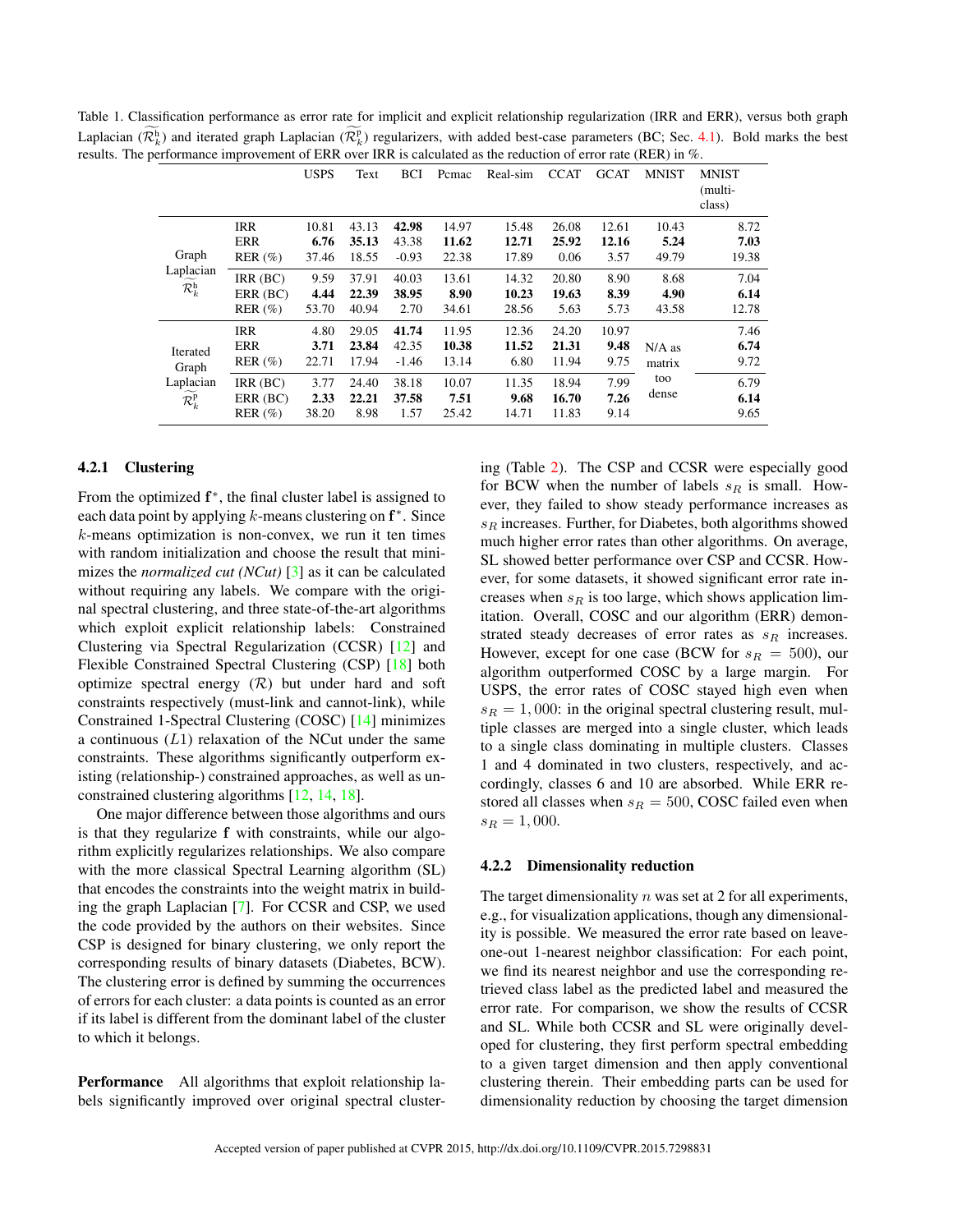<span id="page-7-1"></span>

| # labels $(s_R)$ |             | Diabetes                                    | <b>BCW</b> | <b>USPS</b>                | <b>MNIST</b>               | Iris  | Wine  | Pendigits |  |
|------------------|-------------|---------------------------------------------|------------|----------------------------|----------------------------|-------|-------|-----------|--|
|                  | Original    | 23.25                                       | 33.02      | 34.77                      | 13.05                      | 29.71 | 34.96 | 29.89     |  |
|                  | CSP         | 30.21<br>3.25<br>$N/A$ — CSP is binary only |            |                            |                            |       |       |           |  |
|                  | SL.         | 34.80                                       | 34.99      | 18.96                      | 30.72                      | 1.80  | 32.64 | 15.69     |  |
| 50               | <b>CCSR</b> | 30.99                                       | 2.75       | 47.55                      | 59.20                      | 2.27  | 29.49 | 18.78     |  |
|                  | COSC        | 33.58                                       | 9.59       | 18.01                      | 24.04                      | 5.27  | 36.57 | 19.67     |  |
|                  | <b>ERR</b>  | 33.50                                       | 6.34       | 13.27                      | 19.88                      | 1.53  | 21.52 | 12.28     |  |
|                  | CSP         | 31.08                                       | 5.24       | $N/A$ — CSP is binary only |                            |       |       |           |  |
|                  | SL          | 34.01                                       | 32.11      | 18.11                      | 29.16                      | 1.47  | 23.65 | 14.23     |  |
| 100              | <b>CCSR</b> | 29.26                                       | 2.77       | 37.78                      | 47.19                      | 2.07  | 29.04 | 17.41     |  |
|                  | COSC        | 32.15                                       | 5.39       | 18.32                      | 25.91                      | 1.67  | 29.61 | 13.75     |  |
|                  | <b>ERR</b>  | 27.85                                       | 3.95       | 12.40                      | 17.85                      | 0.87  | 9.89  | 8.60      |  |
|                  | CSP         | 29.91                                       | 2.99       | $N/A$ — CSP is binary only |                            |       |       |           |  |
|                  | SL          | 28.26                                       | 12.91      | 5.17                       | 17.39                      | 0.13  | 2.42  | 6.37      |  |
| 250              | <b>CCSR</b> | 29.05                                       | 2.78       | 20.84                      | 34.69                      | 2.00  | 28.65 | 13.52     |  |
|                  | COSC        | 12.38                                       | 0.92       | 18.12                      | 19.60                      | 0.13  | 4.27  | 3.13      |  |
|                  | <b>ERR</b>  | 12.36                                       | 0.64       | 10.17                      | 15.20                      | 0.00  | 0.45  | 1.65      |  |
|                  | CSP         | 28.19                                       | 3.05       |                            | $N/A$ — CSP is binary only |       |       |           |  |
|                  | SL.         | 17.77                                       | 6.25       | 8.24                       | 12.98                      | 0.00  | 0.00  | 5.81      |  |
| 500              | <b>CCSR</b> | 28.98                                       | 2.87       | 16.16                      | 28.86                      | 2.07  | 27.87 | 12.79     |  |
|                  | COSC        | 2.84                                        | 0.13       | 17.30                      | 13.49                      | 0.00  | 0.06  | 1.12      |  |
|                  | <b>ERR</b>  | 1.86                                        | 0.15       | 5.14                       | 12.83                      | 0.00  | 0.00  | 1.09      |  |
|                  | CSP         | 26.43                                       | 2.80       | $N/A$ — CSP is binary only |                            |       |       |           |  |
|                  | SL.         | 1.54                                        | 0.44       | 15.40                      | 24.67                      | 0.00  | 0.00  | 28.24     |  |
| 1,000            | <b>CCSR</b> | 29.34                                       | 2.97       | 11.69                      | 23.96                      | 1.93  | 27.02 | 12.29     |  |
|                  | COSC        | 0.39                                        | 0.00       | 10.63                      | 9.79                       | 0.00  | 0.00  | 0.76      |  |
|                  | <b>ERR</b>  | 0.04                                        | 0.00       | 3.45                       | 7.67                       | 0.00  | 0.00  | 0.67      |  |

Table 2. Clustering performance as error rate for different constrained clustering algorithms.

Table 3. Leave-one-out classification performance as error rate for different dimensionality reduction algorithms.

<span id="page-7-2"></span>

| # labels $(s_B)$ |             | Diabetes | <b>BCW</b> | <b>USPS</b> | <b>MNIST</b> | Iris | Wine  | Pendigits |
|------------------|-------------|----------|------------|-------------|--------------|------|-------|-----------|
|                  | Original    | 46.35    | 9.37       | 29.29       | 34.48        | 4.67 | 28.09 | 15.92     |
|                  | SL          | 39.40    | 6.50       | 28.68       | 33.29        | 3.60 | 31.35 | 12.88     |
| 50               | <b>CCSR</b> | 36.59    | 3.91       | 42.62       | 33.70        | 2.73 | 34.55 | 9.04      |
|                  | ERR         | 33.95    | 4.77       | 5.34        | 23.29        | 3.07 | 24.49 | 2.80      |
|                  | SL          | 37.49    | 7.13       | 27.93       | 33.15        | 3.67 | 30.28 | 13.04     |
| 100              | <b>CCSR</b> | 37.21    | 4.04       | 38.39       | 34.98        | 2.80 | 33.60 | 8.81      |
|                  | <b>ERR</b>  | 30.63    | 4.10       | 5.35        | 22.41        | 2.33 | 16.74 | 3.07      |
|                  | SL          | 36.93    | 7.10       | 25.85       | 31.05        | 1.87 | 20.34 | 11.45     |
| 250              | <b>CCSR</b> | 37.38    | 4.09       | 29.24       | 37.43        | 3.33 | 33.09 | 8.92      |
|                  | ERR         | 24.92    | 3.41       | 5.30        | 10.43        | 0.93 | 9.38  | 2.60      |
|                  | SL          | 24.88    | 3.63       | 22.48       | 27.02        | 0.60 | 2.58  | 10.82     |
| 500              | <b>CCSR</b> | 37.72    | 4.07       | 32.27       | 46.42        | 3.33 | 31.57 | 9.02      |
|                  | ERR         | 16.39    | 1.65       | 5.11        | 6.62         | 0.27 | 0.90  | 2.58      |
|                  | SL          | 11.78    | 1.39       | 17.25       | 22.68        | 0.00 | 0.11  | 10.03     |
| 1,000            | <b>CCSR</b> | 38.06    | 4.04       | 36.93       | 47.25        | 3.33 | 31.35 | 9.53      |
|                  | ERR         | 9.53     | 0.79       | 4.90        | 6.31         | 0.00 | 0.00  | 2.20      |

accordingly.

Performance All algorithms improve over the original spectral dimensionality reduction (Table [3\)](#page-7-2), demonstrating the utility of relationship labels. CCSR was especially good for BCW, but it did not show noticeable improvement as  $s_R$ increases. ERR and SL both showed steady error rate decreases while ERR significantly outperformed SL, demonstrating the utility of explicit relationship regularization. Figure [3](#page-8-0) shows an example embedding.

# <span id="page-7-0"></span>4.3. Complexity

For all experiments, following conventions, the graph Laplacians are normalized. We set the number of conjugate gradient (CG) steps to 50. This provides a moderate trade-off between the performance and accuracy: While we observed a steady increase in accuracy as the number of CG steps increased for pattern classification experiments, the rate of increase dropped significantly past 50. As indicated by the form of the energy functional (Eq. [12\)](#page-3-6), when sparsity in relationships is not enforced (see Eq. [23\)](#page-4-6), the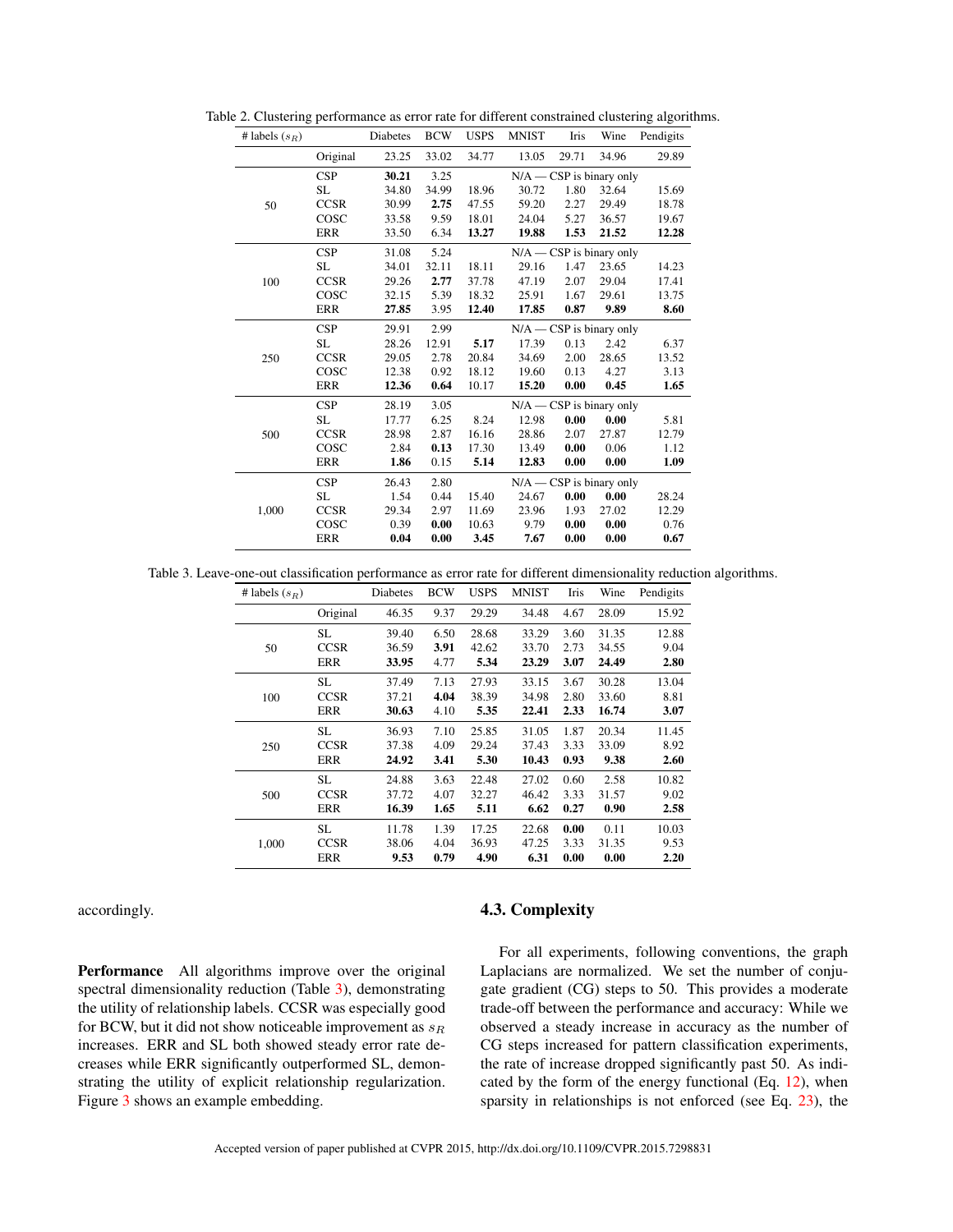

<span id="page-8-0"></span>Figure 3. Embedding results for full 10-class USPS dataset ( $s_R = 100$ ); plots show only 2,000 data points for better visibility. *Left:* Spectral embedding (t in Eq. [25\)](#page-4-2). *Middle:* Minimizing 1) deviation from t; 2) training error for relationship labels (Eq. [24\)](#page-4-1), and 3) conventional graph Laplacian regularization energy ( $\mathcal{E}_M^k$  and  $\mathcal{R}$ : Eqs. [24](#page-4-1) and [18](#page-3-5) with  $\lambda_2 = 0$ ). *Right:* Our proposal ( $\mathcal{E}_M^k$  and  $\mathcal{R}_k$ : Eq. [25\)](#page-4-2). Error rates (left to right): 28.30, 27.53, and 0.63.

<span id="page-8-1"></span>Table 4. Performance vs. sparsity ( $|\mathcal{N}_K|$ ) for MNIST subsets (s =  $100, u = 2,000$ . GPU optimization negates the need for sparsity for these problem sizes.

| $ \mathcal{N}_K $ | 25   | 50   | 100  | 200  | full ERR | <b>IRR</b> |
|-------------------|------|------|------|------|----------|------------|
| Error $(\%)$      | 9.76 | 9.08 | 8.64 | 8.02 | 7.82     | 10.10      |
| Time CPU (sec.)   | 3    | 10   | 21   | 38   | 35       |            |
| Time GPU (sec.)   |      |      | -    |      | ۰        |            |

time complexity of each gradient step is cubic in the number of data points. For pattern classification experiments with the USPS dataset (with 1500 data points), it took approximately 1.6 seconds for 50 CG step on NVIDIA GeForce 680 GPU, and 25 seconds on Intel Xeon 3.6GHz CPU; while the IRR took approximately 0.3 seconds on the same CPU: IRR can be solved analytically, while ERR must be solved iteratively.

# 4.4. Sparsity

To gain an insight into the sparsity/performance tradeoff, we performed experiments on a small subset ( $u =$ 2, 000) of the MNIST dataset such that direct performance comparison with dense regularization is possible (Table [4\)](#page-8-1). Performance degrades gracefully as  $|\mathcal{N}_K|$  decreases. For this small dataset, the processing time of the sparse system when  $|\mathcal{N}_K| = 200$  is longer than the full ERR due to the sparsification overhead. However, the complexity grows roughly linearly with respect to  $u$ , and thus sparsity makes ERR applicable to large-scale datasets. In Table [1,](#page-6-0) we show the results of the full MNIST dataset with  $|\mathcal{N}_K| = 200$ .

### 5. Discussion

We have only evaluated the binary relationship function k with the single parameter  $\sigma_f^2$ , and different potential relationship function types could be explored. Further, we have only investigated binary relationship functions, and  $n$ -ary relationship functions are possible. In this case, the  $K$  matrix in Eq. [18](#page-3-5) is replaced by a tensor, and the problem complexity increases, though it may still be possible to handle these cases by enforcing sparsity (Sec.  $3.1$ ).

For the specific case of binary relationship functions regularized by the graph Laplacian (which corresponds to pairwise regularization), our regularization energy functional (Eq. [23\)](#page-4-6) can be regarded as a construction of a ternary relationship function: One can define a ternary clique as a summand of Eq. [23:](#page-4-6)

$$
q(f_i, f_j, f_k) = (K_{ij} - K_{ik})^2 W_{jk} g_{ij} g_{ik}.
$$
 (27)

In this way, our algorithm can be viewed as a special case of an MRF. While, in general, the optimization with a ternary relationship function is computationally very demanding, the asymmetric roles of three arguments in our clique (see the last paragraph of Sec. [2.2\)](#page-2-0) leads to a computationally affordable algorithm. In this respect, one of our main contributions is a method to construct a high-order clique from low-order cliques and the corresponding practical algorithm for semi-supervised learning.

In our semi-supervised learning experiments, we chose hyper-parameters based on separate validation sets. Heuristics can help set some hyper-parameters, e.g., for spectral embedding, we set  $\sigma_x^2$  based on the average Euclidean distance of a point to its  $k_N$  neighbors (Sec. [4.2\)](#page-5-1). For USPS, the corresponding average clustering error rate was around 20% higher than when varying and manually selecting  $\sigma_x^2$ . This suggests that the heuristic can trade accuracy with hyper-parameter optimization time.

#### 6. Conclusion

We have investigated *explicit relationship regularization*, which, in addition to regularizing the function in semi-supervised learning, now regularizes the relationships between function evaluations through smooth relationship